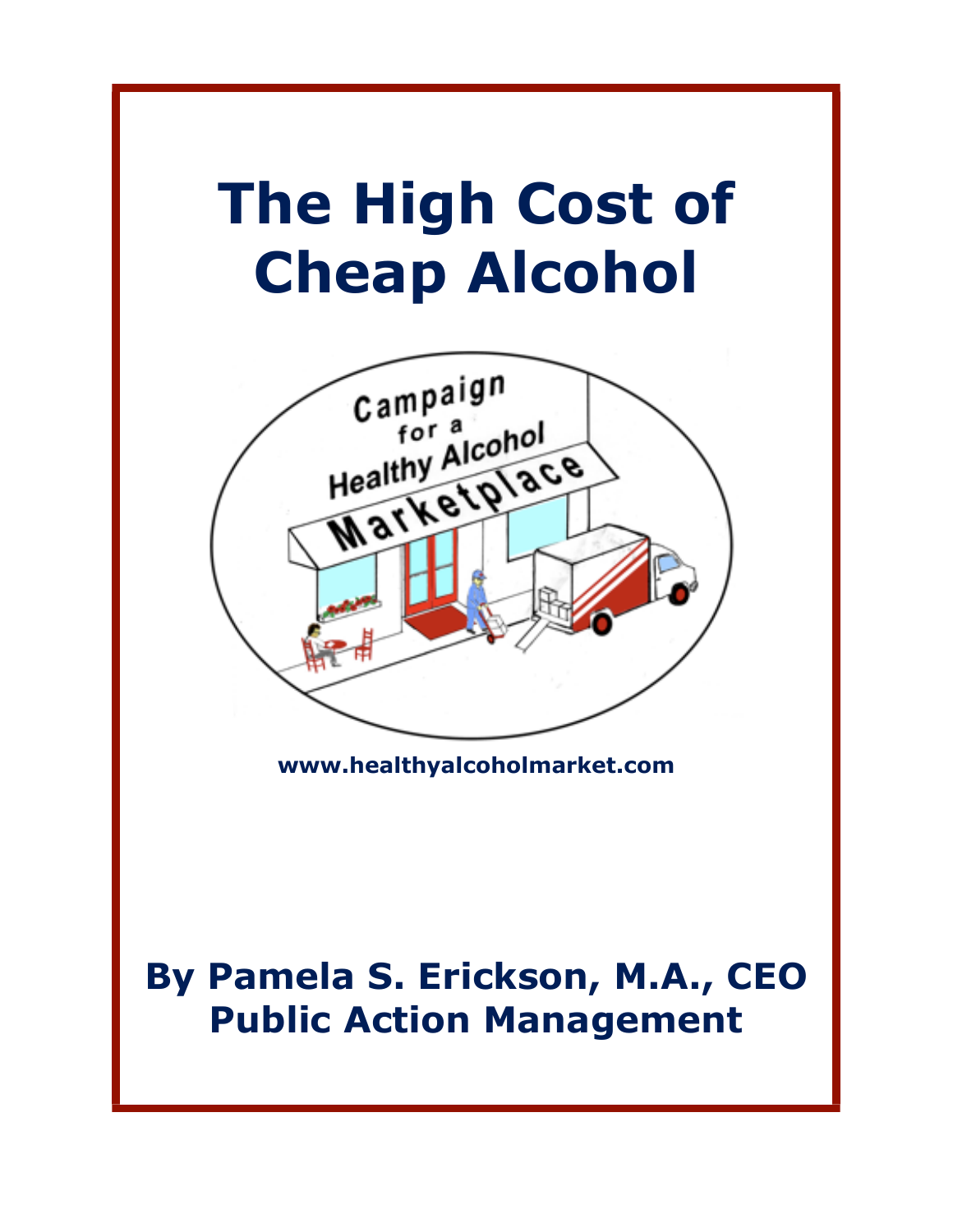

### **THE HIGH COST OF CHEAP ALCOHOL—How alcohol markets are evolving to foster deregulation, offer cheap alcohol and increase social problems.**

### **Executive Summary**

 Each year alcohol claims 79,000 lives. It is the third leading lifestyle-related cause of death. In 2005, 1.6 million hospitalizations and 4 million emergency room visits occurred due to alcohol. (1) To put these figures in perspective, almost 6,000 military personnel have lost their lives in the Iraq and Afghanistan wars and an estimated 3,000 people die each year due to food borne illness. (1)

 Alcohol is related to crime and other social problems. Alcohol was a factor in 19-37% of violent crimes during 1997-2008 and alcohol related crimes were more likely to result in injury and involve intimates than other types of violence. (2) While underage drinking has dropped in recent years, 27% of 12 graders reported being drunk in the past 30 days (3). Youth who drink regularly are more likely to experience a host of problems including failing grades, criminal involvement, traffic crashes, unwanted sex and damage to their developing brain. (1) Problems with alcohol touch many Americans. When asked in a Gallup poll, "Has drinking ever been a cause of trouble in your family?" 31% said "Yes." (4)

 Clearly the cost of alcohol misuse is very high. This suggests we need to do whatever we can to minimize the devastating impact the figures imply. A substantial body of research points to the effectiveness of restricting "affordability, availability and accessibility." [5]

 The Centers for Disease Control's recommendations mirror such restrictions. Their Task Force on Community Preventive Services found that higher alcohol prices are related to fewer motor vehicle crashes; less impaired driving, violence, sexually transmitted diseases, alcohol dependence and less all-cause mortality. Recently, they recommended against further privatization of alcohol control systems because privatization increases consumption, "a well-established proxy for excessive consumption." Privatization tends to increase availability through more outlets and hours/days of sale and "may be associated with increased alcohol advertising, increases in the number of brands sold, and more lax enforcement of sales regulations, including enforcement of the minimum legal drinking age." [5]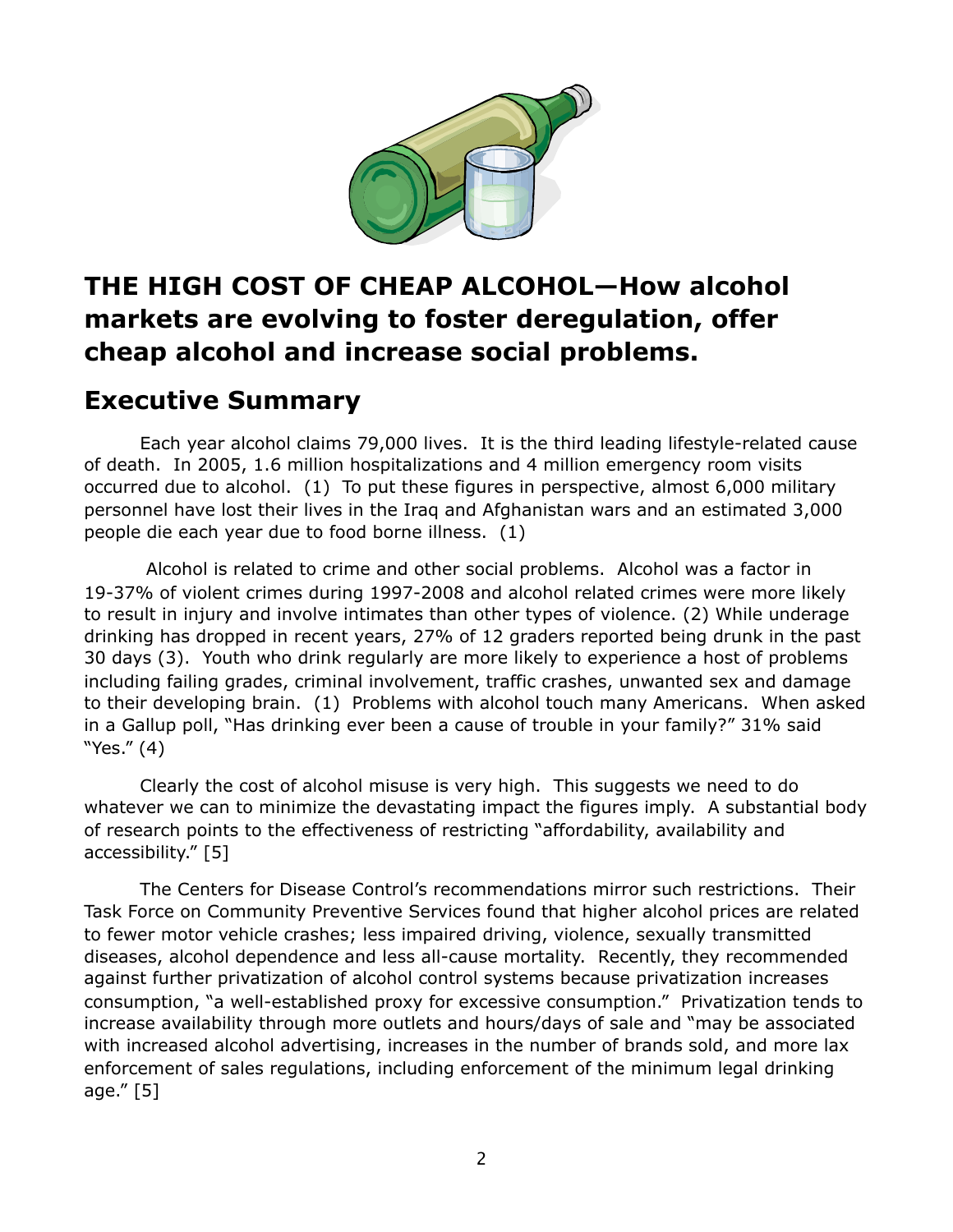But regulations that embody these principles are being eroded as alcohol price policies are changed, alcohol outlets are allowed to sell more types of products, hours and days of sale are increased, and the total number of alcohol outlets is increased beyond the need for population growth. Eroding these policies is often sold to the public on the basis of increasing tax revenue and improving customer convenience. However, the only way this would work is if a lot more people buy and drink a lot more alcohol.

While surveys usually find public support for alcohol policies to be high, the public doesn't always understand the impact of changes to single regulations. [6] This paper is part of the effort to educate the public about the alcohol regulatory system and how it works. It focuses on one of the most powerful tools available to control alcohol problems: price. Time and again, research has shown that when prices go up, alcohol consumption and its attendant social problems go down. [7] To be effective, pricing policies must impact the entire marketplace and be related to availability. The reason is that cheap alcohol is primarily a problem when large quantities of inexpensive products flood the marketplace; a few cheap bottles in a remote location do not lead to overall social harm.

 The state-based alcohol regulatory systems in the United States are built around the need to control practices which contribute to abuse such as widespread, aggressive promotion of cheap alcohol. However, the designers of this system also knew that very high prices could foster bootlegging, smuggling, and other illegal practices. Therefore, regulations were designed to keep prices in balance.

 Unfortunately, decades after the implementation of these carefully designed regulatory systems, people seem to have forgotten the bedrock principles on which they are based. This is demonstrated by the statement of US District Judge Marsha Pechman, in the case of *Costco v. Hoen*, "The court found **no persuasive evidence that the purpose of any of the challenged restraints was to promote temperance** by raising average beer and wine prices." [8, Emphasis added.]

 This report spells out the basics of alcohol abuse prevention through regulation. For easy reading, just turn to the section that will answer your questions.

#### **What did Prohibition teach us?**

#### **What Happened When Alcohol Became Legal Again?**

 **How Did the Current Three-Tiered Regulatory System Change America's Drinking Habits?**

 **What Has the Balanced Alcohol Marketplace Accomplished So Far?** 

 **What Happens When Regulations Are Relaxed?**

#### **How Has Globalization Affected Alcohol Use?**

#### **What Dangers Lie Ahead?**

 To explain how regulatory systems use price as a key tool to prevent abuse, it is important to review the thinking behind state regulatory systems--how different parts of the system work together, how price affects alcohol abuse, and how global market trends can impinge upon U.S. alcohol markets.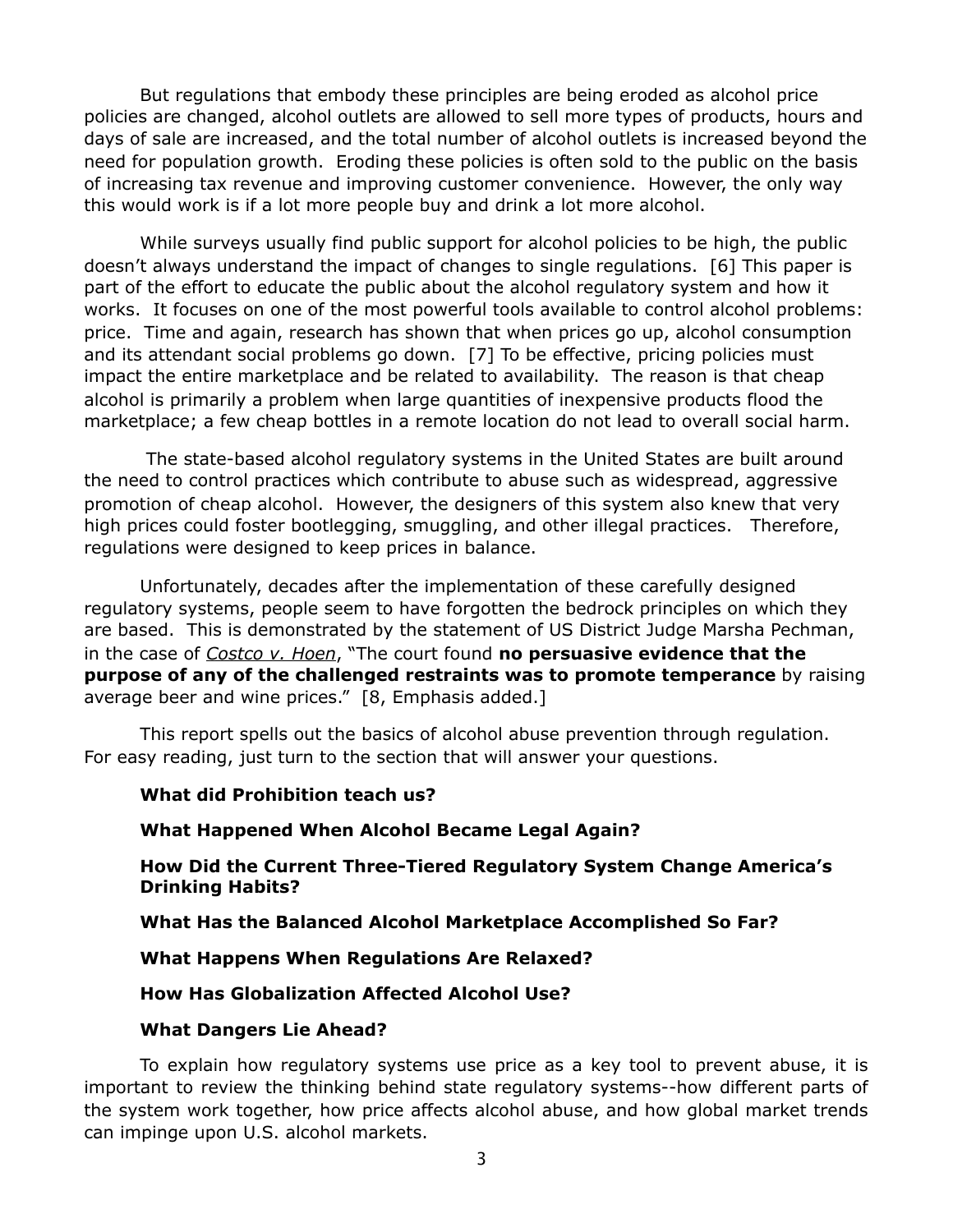

### **What Did Prohibition Teach us?**

 Before Prohibition, alcohol was sold almost exclusively in "saloons". According to Historian W.J. Rorabaugh, "For generation, Americans had been heavy drinkers, and by 1900 saloons were identified with political corruption, prostitution, gambling, crime, poverty and family destruction." Beer was the preferred alcoholic beverage and, "major brewers controlled the industry, including the saloons--called 'tied houses'-- where most beer was sold. To compete, each brewer needed to saturate a neighborhood with multiple saloons." [9].

 To maximize profits for the brewer and his saloon operators, saloons encouraged heavy consumption. They used gambling and prostitution to attract customers and were known to serve both alcoholics and children. In general, the saloon was the only place to buy alcohol—beer, wine and spirits. While most drinking took place in saloons, one could buy a bottle or a bucket of beer to consume at home.

 As the years passed, poverty increased, and family paychecks evaporated because of the over-consumption of alcohol. Worker productivity was adversely affected. The severity of these problems ultimately led to the drastic step of Prohibition, which lasted from 1920 to 1933.

 Prohibition did reduce alcohol consumption and some of its attendant problems, but it didn't eliminate drinking. An illegal production and marketing system evolved which included distilleries ("stills"), other manufacturing and brewing operations, transportation, and distribution. Canada was a major source of illegal imports. Many illegal retail outlets, called speak-easies, sprang up.

 During Prohibition, alcohol producers engineered a shift away from beer to spirits. Beer was perishable, hard to conceal, and heavy to transport. Spirits were easier to handle in an illegal market, and offered "more bang for the buck".

 As the years passed, it became clear that Prohibition was very unpopular. Enforcement was weak and laws against drinking were widely ignored. This climate fostered organized and violent criminal operations. Those involved had to be wellorganized, with distribution systems that spanned state lines. Since the business was very profitable, the criminals involved were highly motivated and presented an overwhelming challenge to law enforcement.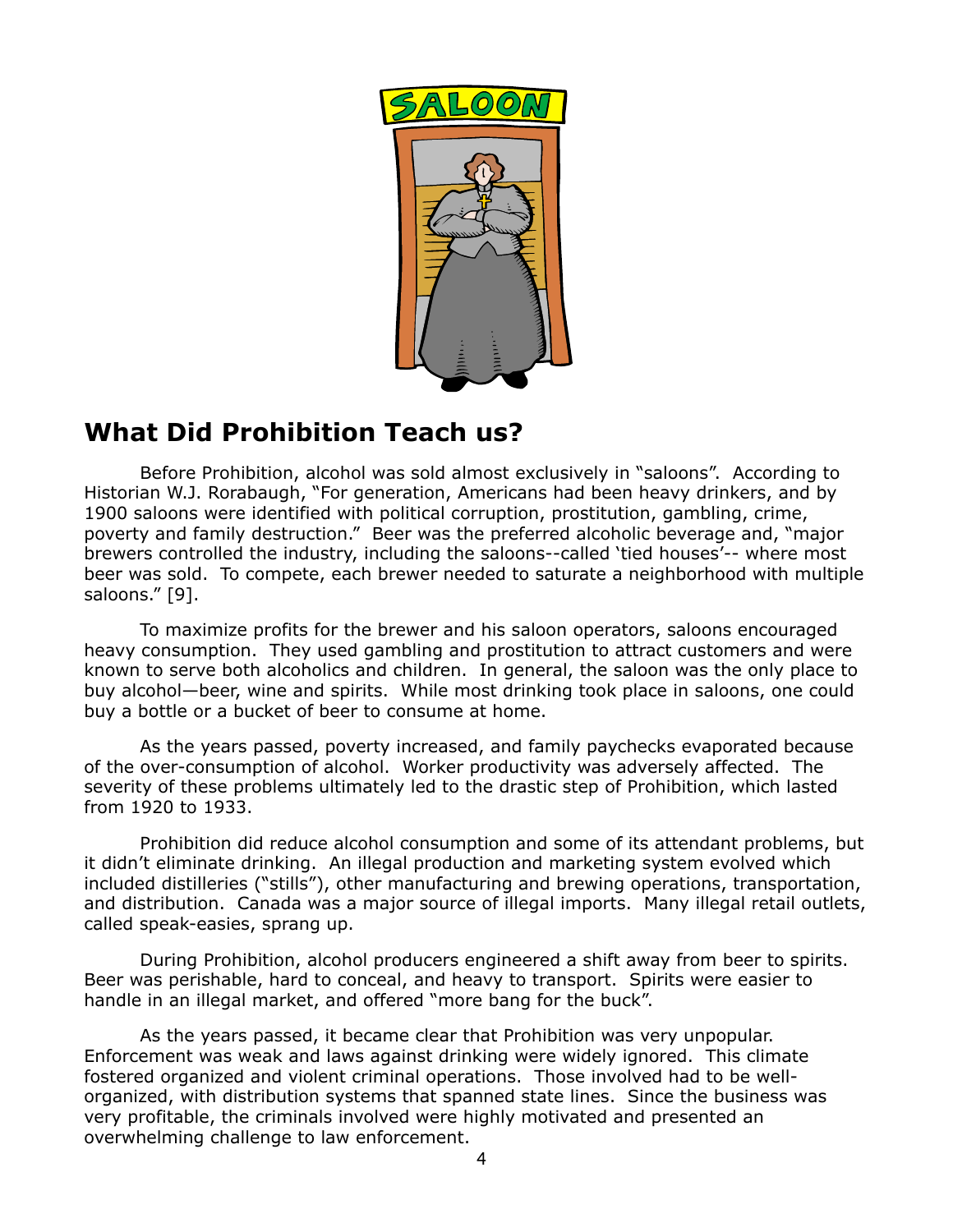

### **What Happened When Alcohol Became Legal Again?**

 After Prohibition ended in 1933, a legal alcohol market had to be re-established. Since states were given the responsibility for regulating alcohol individually, each state had to design a new marketplace for itself.

 With little expertise in such matters, most states relied on the recommendations of a study financed by John D. Rockefeller, a prominent entrepreneur and industrialist, who had originally favored Prohibition, but had changed his mind once he saw the unintended consequences. This study, titled Toward Liquor Control, was written by R.B. Fosdick and A.L. Scott, who had researched alcohol regulatory systems around the world. [10]

The authors focused on two major problems:

 1. How could the profit motive and the consolidation of economic power be controlled in the new alcohol distribution system?

 The consolidation of economic power created problems because big alcohol producers aggressively promoted excess consumption. The authors believed that the best alcohol control system was a state-run monopoly where the profit motive would be eliminated. "The possibility of increasing profits," they said, "would encourage private businesses to sell more alcohol, buy political influence and lax enforcement, and violate laws." As a secondary strategy, Fosdick and Scott also acknowledged that a "license system" could curtail some of the profit- fueled problems. [10]

 Another strategy was to eliminate the "tied house" structure in which the manufacturers of alcohol products owned saloons and the distributors who supplied them. This vertically-integrated system "had all the vices of absentee ownership. The manufacturer knew nothing and cared nothing about the community. All he wanted was increased sales. He saw none of the abuses, and as a non-resident, he was beyond local influence." [10]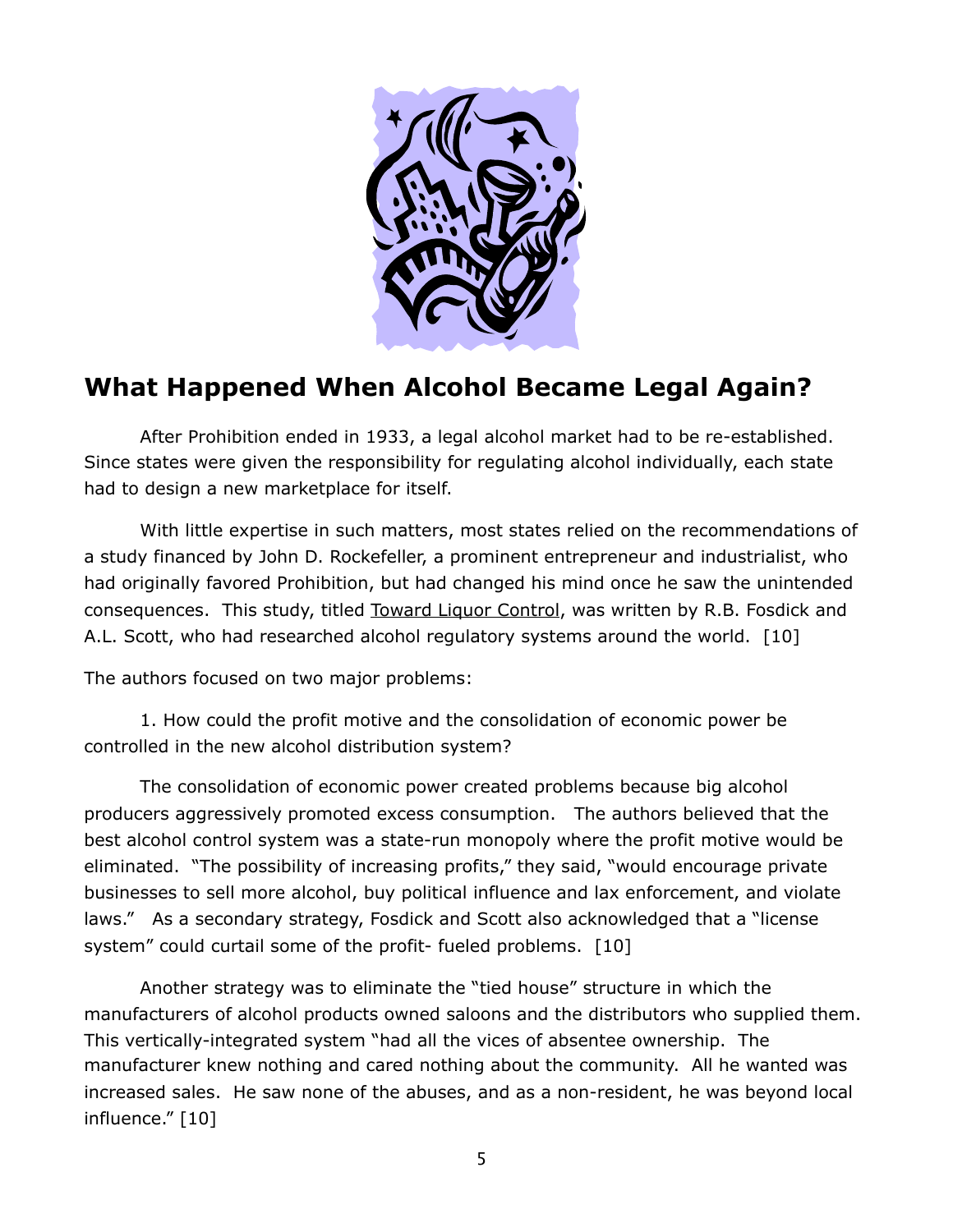The solution to these problems, as suggested by Fosdick and Scott, was to create a system of licensed manufacturers, distributors and retailers that were kept separate by prohibiting ownership, financial arrangements, and favoritism among the three strata. Every state adopted some version of this "three-tiered system." In the case of Manuel v. Louisiana, there is a description of how this system works: "Without the three-tier system, the natural tendency historically has been for the supplier tier to integrate vertically. With vertical integration, the supplier takes control of the manufacture, distribution and retailing of alcohol beverages from top to bottom. The result is a push to maximize sales and stifle competition. "The three-tier system was implemented to counteract all these tendencies. Under the three-tier system, the industry is divided into three tiers, each with its own service focus. No one tier controls another. Further, individual firms do not grow so powerful in practice that they can out-muscle regulators." [11]

 2. The second problem was how to gain public support for the new regulatory systems? Fosdick and Scott recognized that the new regulatory system had to be flexible to accommodate changing conditions. "We need to be on our guard against any system of control that has outlived its usefulness and that no longer represents the prevalent ideas and attitudes of the community." [10] The new systems had to reduce lawlessness and return order to the alcohol marketplace, and they would need public support to accomplish this.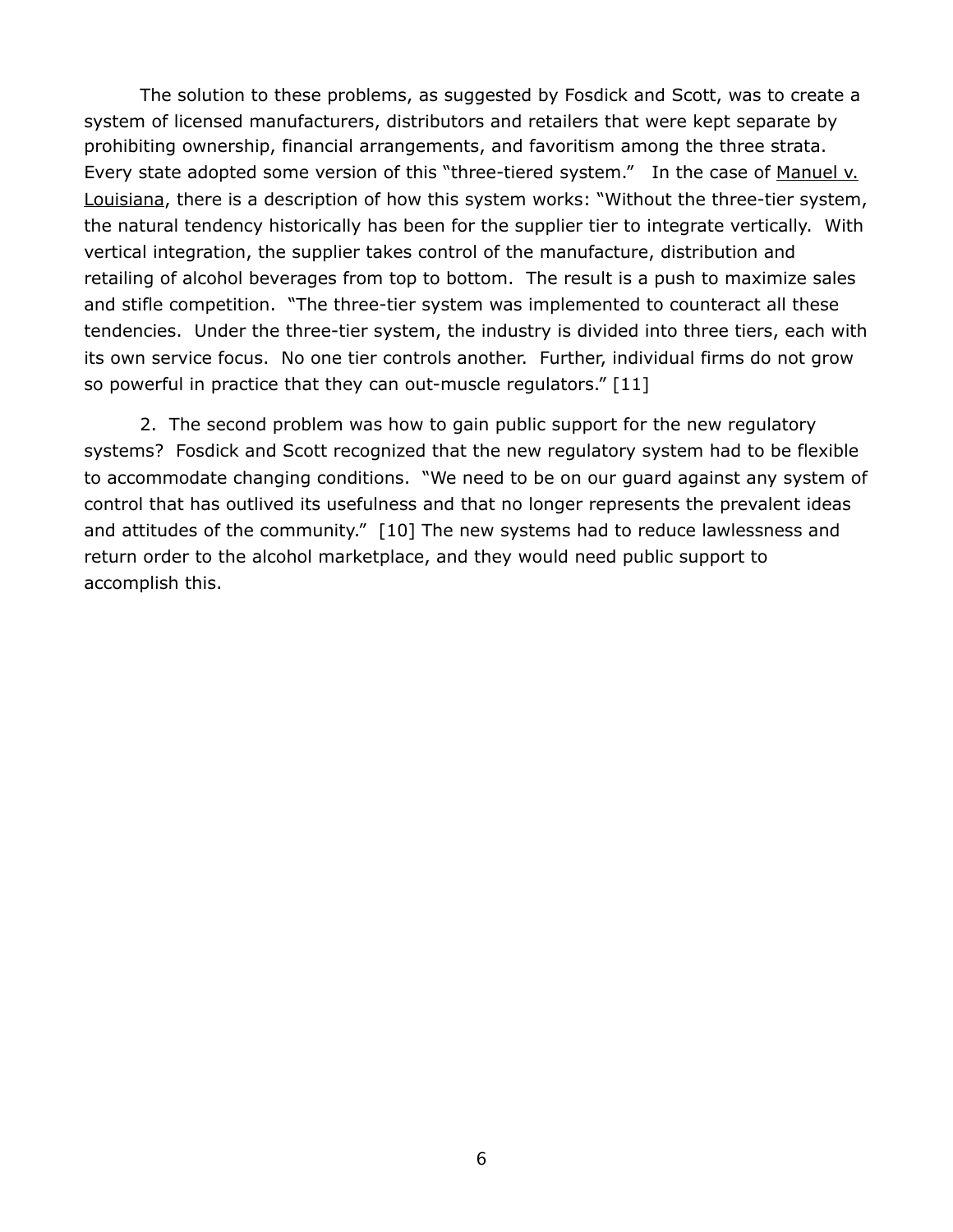

### **How Did the Three-Tiered Regulatory System Change America's Drinking Habits?**

Many said it couldn't be done. Prohibition hadn't eliminated drinking and the social problems stemming from alcohol use, so why would this new regulatory system work any better? But, indeed, it did work better. This is how scholars, Harry Levine and Craig Reinarman, describe it: "Since 1934, alcohol regulation has quietly and effectively organized and managed the production, distribution and sale of alcohol, as well as public drinking." [12] How did this come about?

#### **Tier 1: First, curb the power of large alcohol-producing companies.**

 One strategy was to curtail the economic power of large, vertically-integrated companies that promoted huge quantities of cheap alcohol to vulnerable populations. This strategy involves:

*Restricting ownership to one tier***:** Federal law prohibits alcohol manufacturers from owning retailers. Most states also have ownership restrictions, and many cover all three tiers. This prohibition limits economic power, tamps down extreme competition, and moderates prices. For example, Oregon law does not permit manufacturers and wholesalers to have any financial or ownership interest in a retail establishment.

*Prohibiting cross-tier financial deals*: Multi-tier financial arrangements short of ownership are also generally prohibited by state and federal regulations. These are deals that link companies in different tiers through credit, loans, favorable price arrangements and fee-for-service arrangements. These measures also keep prices balanced, prevent extreme competition, and level the playing field for market participants. For example, Washington State prohibits anything of value to be given directly or indirectly from a manufacturer/distributor to a retailer and vice versa. There are exceptions for things of "nominal value" such as napkins or coasters.

*Preventing favoritism and monopoly arrangements*: Federal and state alcohol laws generally prohibit a manufacturer or distributor from offering an exclusive arrangement, i. e., a favorable financial deal to retailers who exclude competing brands. Again this prevents extreme price competition, affords some market transparency, and levels the playing field. For example, Minnesota law generally prohibits a manufacturer, wholesaler or out-of-state shipper from discrimination in offering price discounts. Posting of prices is also required to ensure that such discrimination does not occur.

*Clearly separating the functions of each tier*: When businesses found ways around the regulations, states enacted additional rules. Each state requires different licenses for retailers, distributor/wholesalers, and manufacturers. These licenses are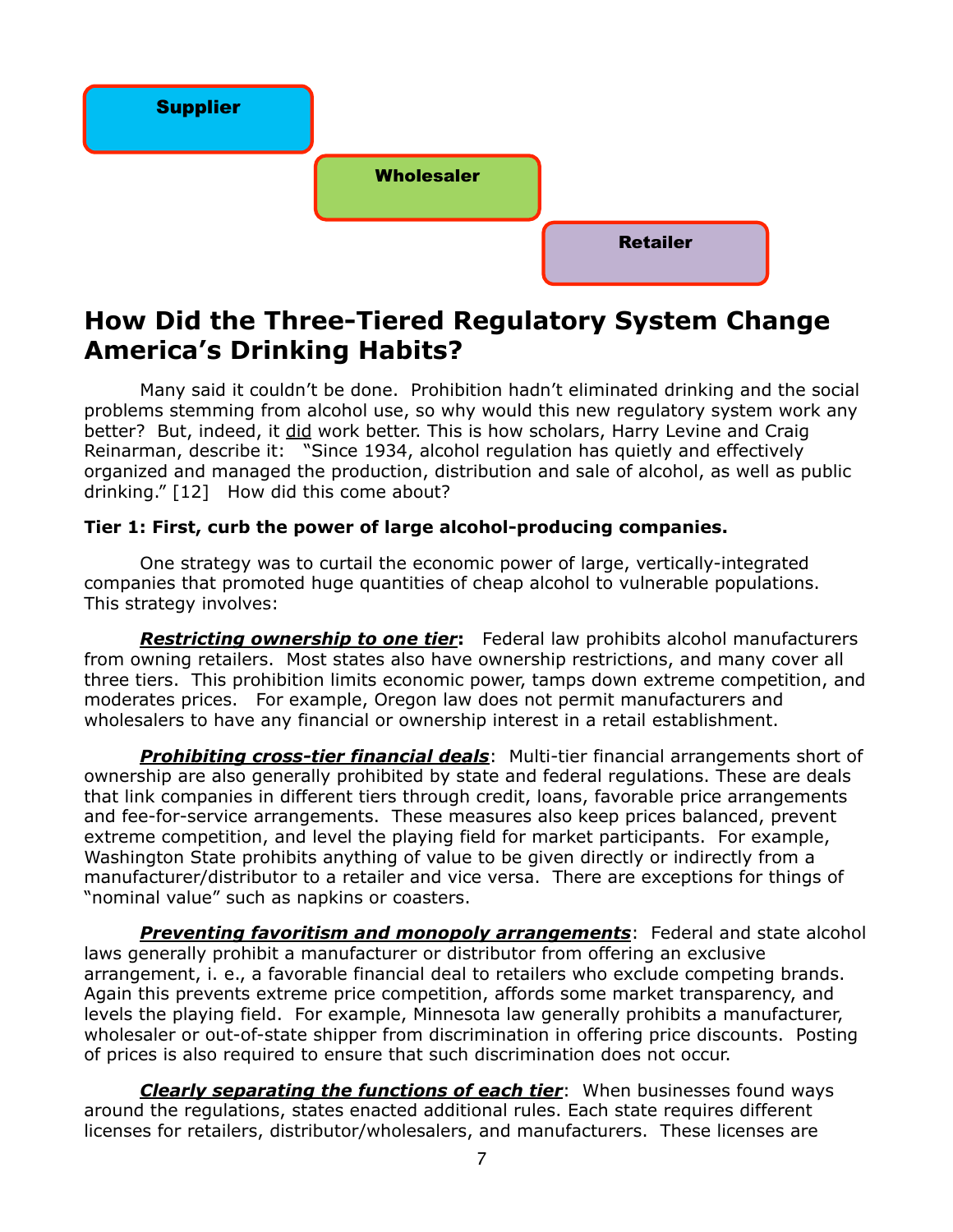usually only granted for performing certain business functions. For example, a retailer can be licensed to sell alcohol in a store, bar, or restaurant, but not to manufacture alcohol products. Many states also specifically prohibit one tier from doing tasks that are fundamental to another tier; for example, a retailer cannot have a central warehouse and move products from one store to another

*Restricting franchises and supplier contract***s**: Many states have laws that keep suppliers from dominating the distributor tier through direct control and management. State laws may also divide the state into specific operating territories.

#### **Tier 2: Distribute alcohol products in a fair and orderly way.**

 Before the three-tiered regulatory structure was put into place, the alcohol marketplace was as violent and disorderly as illegal drug gangs are today. Markets were volatile, competition extreme, there were few quality controls on products, and cheating was rampant. During Prohibition, illegal activity was everywhere and enforcement was weak.

 Even after Prohibition, market disorder created problems. In New York, there were alcohol price wars in the 1930s and 1940s. Prices could change several times a day, and customers rushed to load up on large quantities of cheap product. There were such nefarious dealings in the back alleys of retail establishments that New York actually prohibited retailers from having back doors as a way to impose control on alcohol sellers.  $[13]$ 

 New kinds of regulations strategies were created to calm this out-of-control alcohol market. They included:

*Regulations to enforce fair and stable prices*: Many states require distributors and wholesalers to offer all of their products at the same price to all customers. Some states also require suppliers to sell at the same price to distributors. Many also require public posting of prices, as well as requirements to hold prices for a period of time. These "Post and Hold" rules use transparency as a cost-effective method of enforcing the uniform price laws. These measures were essential for stopping the price wars such as occurred in New York. Other states base tax collection enforcement and administration on these laws.

*Bans on promotions that encourage volume consumption*: States may limit volume discounts, special price reductions, and other activities that encourage the consumption of large volumes of alcohol. They may also prohibit below-cost retail sales and require a minimum mark-up. These may be imposed on suppliers, wholesalers, and retailers.

*Product tracking*: The middle tier of distributors is responsible for keeping track of all alcohol products as they move through the system. This brings order and organization to the inventory-control function, and also prevents tainted and counterfeit products from reaching the market. If spoilage is discovered, it can be quickly tracked and the contaminated products can be removed from the supply chain. Because wholesalers are in retail outlets regularly, they will notice any black or gray market products they did not supply and report that to the state liquor authorities.

*Tax collection*: The middle tier is also the tax- collection point for excise taxes on alcohol products, keeping tax-collection simple and cost-effective. By having the wholesalers/distributors collect the tax, the state saves money. Tracking and reporting of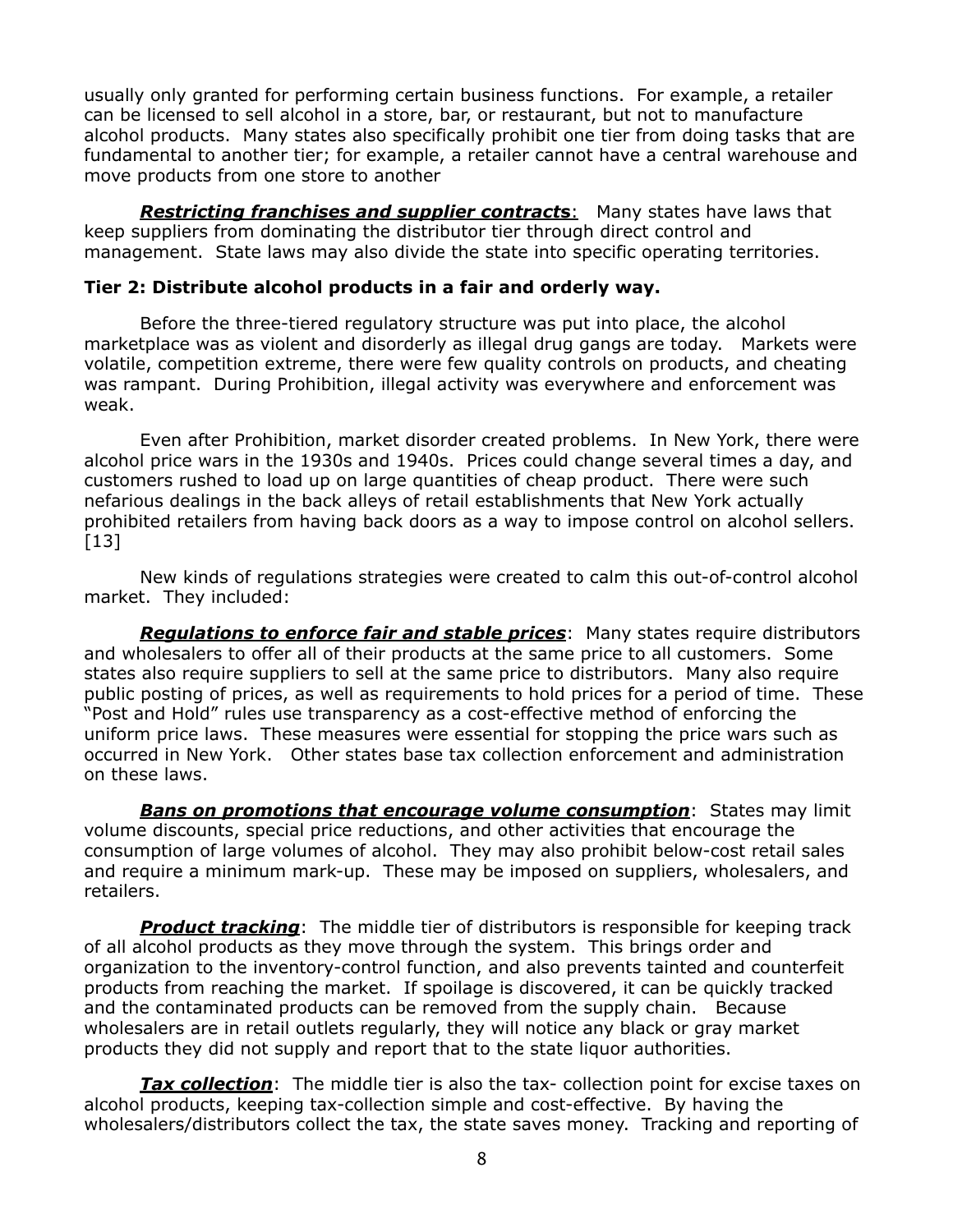sales is done by the wholesalers/distributors and then turned over to the state such as in Texas where they report to the state Comptroller.

*Licensing responsible business owners*: Putting sunshine on the operators of the alcohol industry was very important after Prohibition. The alcohol business had been operated by organized crime syndicates, and once Prohibition was over, it was important to restore law, order, and accountability. All states now have license requirements to ensure that that the each licensee is an individual or company of integrity, free of criminal violations.

#### **Tier 3: Sell alcohol products in a way that does not encourage over-consumption.**

 Being mindful of how market practices have previously fostered intoxication and social problems, designers of the new three-tier regulatory systems looked for ways to limit consumption. These concerns are still apparent in most states' systems. Regulations are designed to promote the consumption of products with light alcohol content, and restrict the control of products with high alcohol content.

*Promotion and packaging of light alcohol products*: Shortly before the 21st Amendment was ratified, Congress amended the Volstead Act to legalize beer with an alcohol content of 3.2% or less. After ratification of the 21<sup>st</sup> Amendment, most states made low- alcohol content beer more widely available than products with higher alcohol content. [12]

 After Prohibition, packaging also changed. Beer was made available in single serving sizes such as bottles or cans, versus the buckets or kegs used earlier. With the new packaging, a person could gauge his or her alcohol intake by noting the number of single drinks consumed.

 In many states low-alcohol wine (7-11 percent) was also sold in the same places as beer. However, few Americans drank wine, either before or immediately after, Prohibition.

*Tighter control of spirits and other high-alcohol products***: Most states** adopted some kind of "package store" system. In 18 states, the package stores were a part of a state monopoly where products of higher alcohol content were sold in "state stores." The remaining states also developed liquor store systems which specialized in the sale of alcohol (in all forms or just spirits and fortified wines).

 Such liquor or "package" stores were usually subject to tighter controls over how products were sold. Most had curtailed hours of sale and were not open on Sunday. The locations were often limited by population or by allowing local control over licensing. Many states prohibited liquor stores from selling other products, or minimized the number and types of other products sold. This allowed the stores to focus on alcohol sales within regulatory boundaries. Staff could be trained to assess age, check identification, and identify intoxicated individuals. By limiting other products for sale, it became more difficult to use inexpensive alcohol as a "loss leader" and make up the loss with other products. Thus, prices were controlled and over-consumption was discouraged.

States which limit the numbers of licenses increase the incentive to comply with regulations. The limitation increases the business value of the license and in many states such licenses are bought and sold sometimes for very high prices. Losing a license due to failure to comply with regulations would result in the loss of a valuable business asset.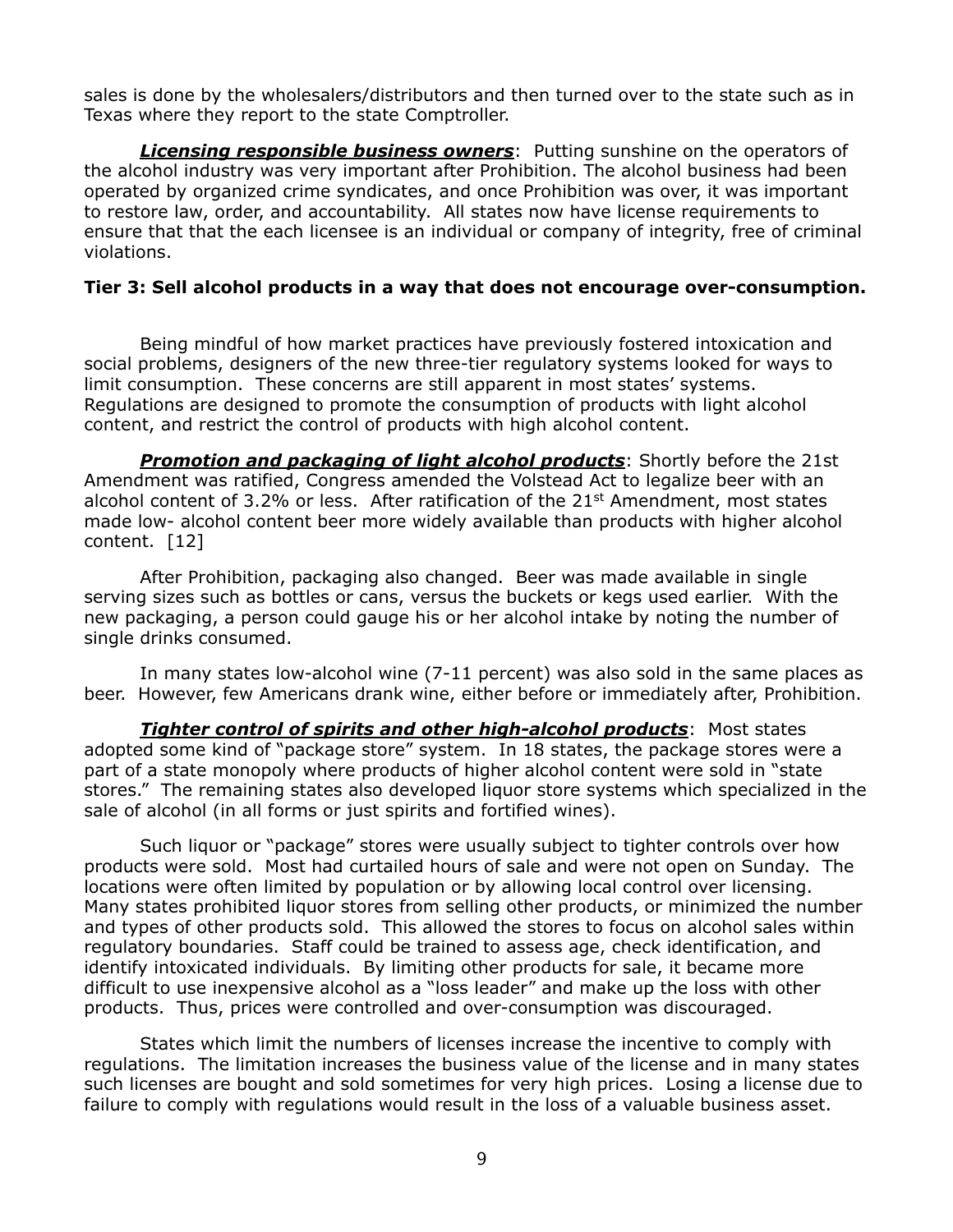*Bar/restaurant design*: License regulations included business and structural requirements designed to maintain public order. People were encouraged to drink at home, not just in public venues; it was thought that "home values" would restrain the consumption of alcohol. Public venues that did serve alcohol could not offer entertainment or gambling, and prostitution and "lewd behavior" were prohibited. Bars and restaurants were designed to encourage orderly behavior. The new venues offered chairs, and tables were required (as opposed to standing space only). They served food to temper the physiological impact of alcohol, and servers were trained to watch over their customers. Many states also restricted the numbers of drinks sold at any one time to a customer. Barriers were often required to separate drinkers from diners. Licenses were also categorized into wine and beer versus wine, beer, and spirits. Again, the idea was to encourage the consumption of products light in alcohol. [12]

*Age restrictions:* Prior to Prohibition, children had ready access to alcohol and saloons were accused of selling to children. After Prohibition, all states adopted the age restriction of 21 for alcohol sales. In addition, in most states, those under 21 could not enter a liquor store or a bar where alcohol was sold.

*Special customer requirements:* Originally, many states imposed special requirements on people who wanted to buy alcohol. For example, some states required a special permit to buy alcohol from a liquor store, or a special identification card in order to be served alcohol in a bar or restaurant. Many states also prohibited sales to intoxicated persons and licensees could prevent specific customers from frequenting their establishment.

#### **Local control and local presence**

Two concepts found their way into regulation to avoid problems with "absentee owners" who were apt to ignore any alcohol-related problems their businesses created. The first was local control. When alcohol problems occur, they saddle local citizens with the additional costs for law enforcement, emergency room visits, health costs, loss of worker productivity, and loss of youth potential. Such problems disturb the peace and downgrade the quality of neighborhoods. States instituted local controls to avoid such problems. For example, in Illinois, one must have both a state and local license. Each local jurisdiction may set its own hours of operation and impose other requirements on licensees. In many states, the number of licenses in a local area is set at the local level.

 A second concept was that small, local businesses would be the primary components in the alcohol market. Local owners could more easily be held responsible. They were more likely to know and abide by local regulations, and were more susceptible to community pressure. Applying local laws to out-of-state owners is difficult, expensive, and rarely effective. Regulations requiring small operations and local presence became the norm for distributor and retail operations. States often require distributors to be local or in-state companies, and some states prohibit corporations from owning alcohol distribution or retail businesses. For the retail sector, some states limit the number of stores a licensee can own, or may require that store owners be residents of the state.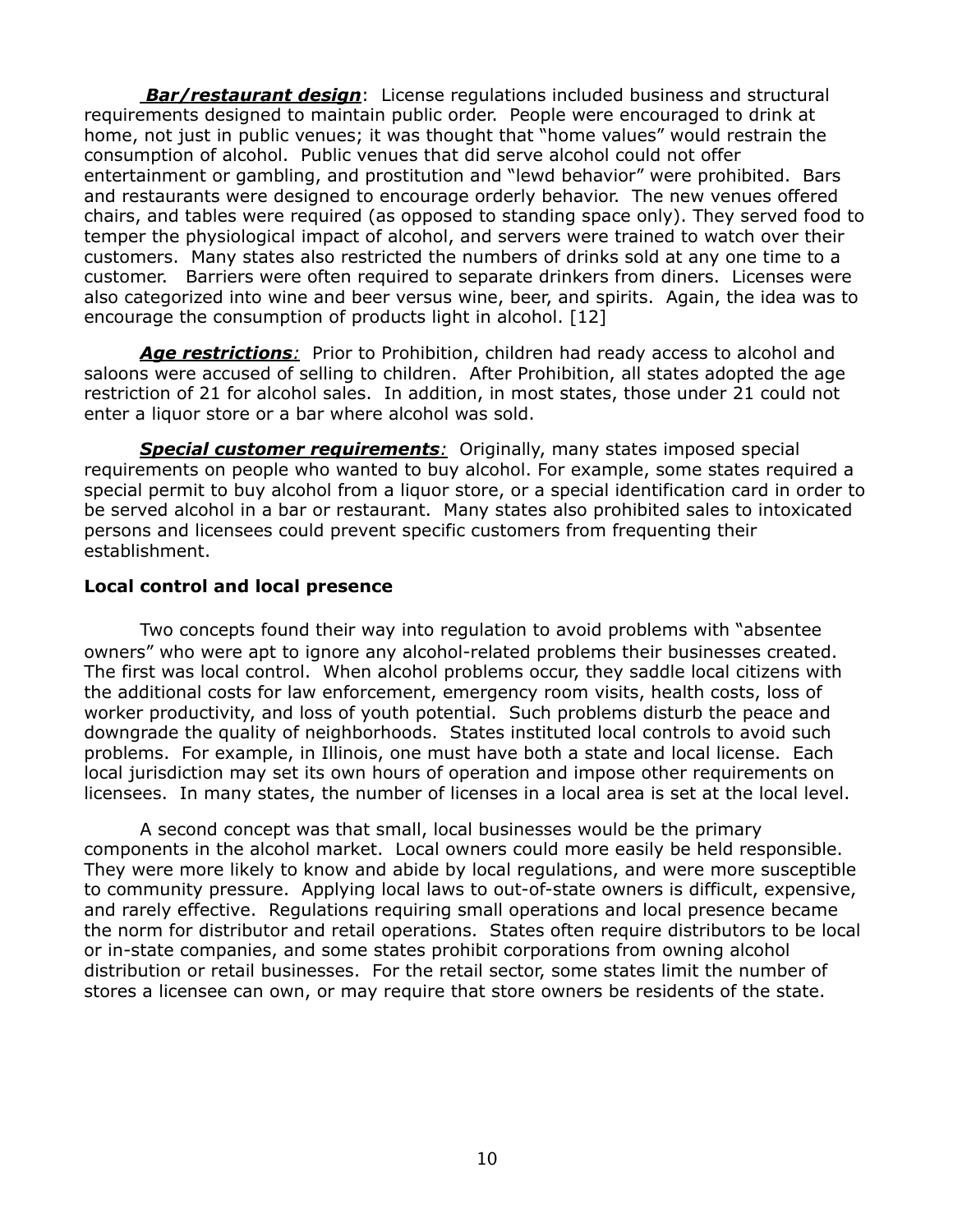

*Source: Centers for Disease Control and Prevention*

### **What Has the Balanced Alcohol Marketplace Accomplished So Far?**

Most of the early objectives set for the new alcohol marketplace have been accomplished:

*Illegal activities have been eliminated*: Although there may yet be a handful of illegal stills in operation, organized crime involving alcohol has been virtually eliminated. Americans were surprisingly compliant with the new system, and bootlegging and counterfeit or tainted products are now rare and swiftly prosecuted.

**Saloon system abuses were stopped**: The three-tier regulatory structure has eliminated the saloon as it previously operated. The new system prevents market collusion that promotes heavy consumption. License requirements discourage public intoxication, and drinking at home is now an accepted practice.

*Overall consumption did not return to pre-Prohibition levels until regulations were loosened in recent years*: Consumption remained at moderate levels until the late 1970s and early 1980's. From 1906-1910, Americans consumed an average of 2.6 gallons of ethanol per person; in 1934 it was 0.97. By 1940, it had reached 1.56 and by 1960, 2.07. The move toward lower-alcohol beer was also accomplished. Since 1934, American's average ethanol consumption has been primarily in the form of beer for every year except 1968 and 1969. [14]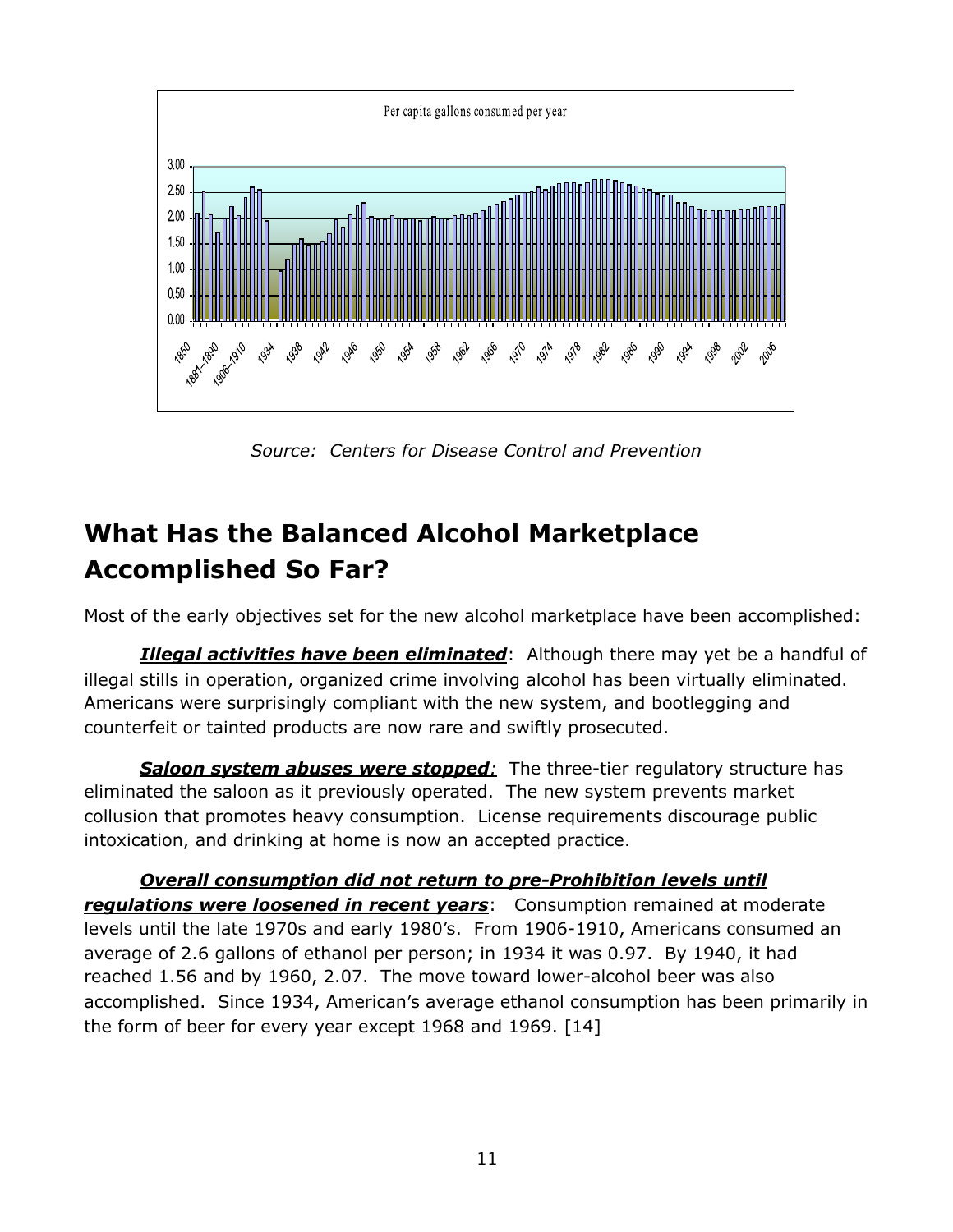

### **What Happens When Regulations Are Relaxed?**

Consumption stabilized in the 1950s, but began to increase in the early 1960s, rising steadily until it peaked in 1981 at 2.76 gallons per person, a level not seen even before Prohibition. All forms of alcohol consumption increased. What caused this?

 Demographic and cultural changes were occurring. For example, more women began drinking. After Prohibition, a Gallup Poll found that 70 percent of men and 45 percent of women drank. By 1994, the numbers were still 70 percent for men, but a jump to 61 percent for women this was an increase of 16 percent. [15]

 However, the Baby Boomers were the big story. Beginning in 1964, the Baby Boom cohort, born between 1946 and 1969, moved into the "heavy drinking years" of ages 18-29. To understand their impact on society, consider that they represented 40 percent of the U.S. population in 1964, whereas today they constitute just 28 percent. [16]

 This large body of young people put political pressure on the states to lower the drinking age. In the 1970s around the Vietnam war, many states changed their laws to allow people to drink legally at age 18 or 19. By 1979, 23 states had lowered their legal age. Retail license regulations were also changed to allow longer hours of operation and more types of licenses.

 As before Prohibition, the increased consumption of alcohol once again spawned serious social problems. Now, however, people were more affluent and most people had access to a car, so driving under the influence became the biggest problem.

 According to the National Institutes of Health, "In the mid-1970's, alcohol was a factor in over 60 percent of traffic fatalities. Traffic crashes were the leading cause of alcohol-related deaths and two-thirds of traffic deaths among persons aged 16 to 20 involved alcohol." (NIH Fact Sheet) Arrests for this crime increased 182 percent from 1975 to 1980.

#### **Mothers Against Drunk Driving strikes back.**

 In 1980, Mothers Against Drunk Driving (MADD) was formed to combat the growing DUI problem. MADD formed chapters in every state and lobbied Congress for the National Minimum Drinking Age Act of 1984. This Act required states to increase their drinking age to 21 or lose federal highway funds. MADD also lobbied for stricter DUI laws, including a national standard of . 08 Blood Alcohol Content (BAC) as a presumption of impairment for DUI. The actions of MADD and other organizations are credited with reduced deaths due to alcohol. According to MADD's website, since 1980 "alcohol-related traffic fatalities have decreased nearly 50 percent, from over 30,000 to less than 15,500 and MADD has helped save over 383,000 lives." [17]

 During the 1980's, overall alcohol consumption once again declined, from a peak of 2.76 gallons per person per year in 1982, to 2.14 gallons per person in 1998. The drinking levels for youth and females also declined.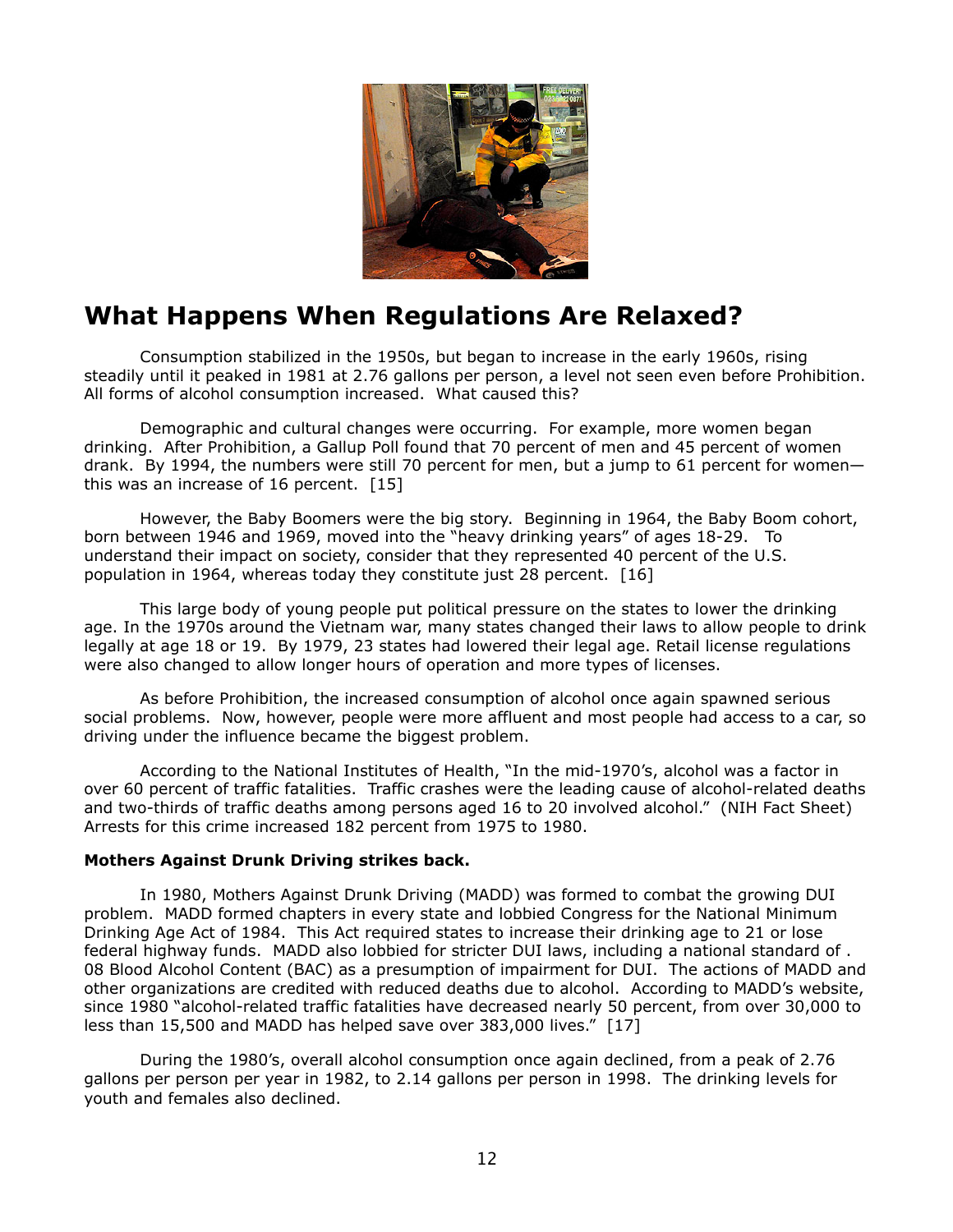

### **How Has Globalization Affected Alcohol Use?**

In 1998 consumption started to increase again and tracked upward with the increase in prosperity associated with the 2000s. This was also a period when youth drinking increased and children started using alcohol at younger ages. By 2007, NIAAA's consumption statistics reported average per-capita consumption at 2.31 gallons of ethanol per person per year. That was the highest level since 1990 when it was 2.45.

NIAAA does not yet have data for the recent recession years, but a Gallup poll indicates that there has been little change: "The theory, at least is that the recession may give people more reasons to drink, but less money to do it with. To the extent this is true, the effect seems to be a wash. Gallup finds no major changes in the percentage of Americans who drink alcohol (which now stands at 64 percent), in how much drinkers consume, or in their preferred drink—which, by a modest margin, continues to be beer." [18]

 The big story now is that major changes are taking place in alcohol markets, just as they are in other areas of the economy. According to Evan Lawson, advertising and the media are shaping public attitudes by showing drinking in a positive light, deregulation is increasing, alcohol distribution systems are becoming more efficient, and industries are consolidating at all levels. [19) All of these changes contribute to an increase in alcohol use.

*Dramatic changes have occurred with alcohol advertising*: Since the explosion of cable TV, alcohol advertising has increased especially for spirits. (Distilled spirits ads were not shown on network television by agreement.) According to a report by the Johns Hopkins University, cable advertising expenditures for alcohol products increased by 148.1 percent from 2001 to 2009; broadcast advertising actually declined. Spirit advertising lead the increase in ad spending with a whopping 3078%. Beer advertising continued to be the top spending category and increased by 183.3% while alcopops increased 143.6% and wine advertising decreased 40.6%. In addition to TV, alcohol ads may now be found in stores, at community festivals, and on the internet.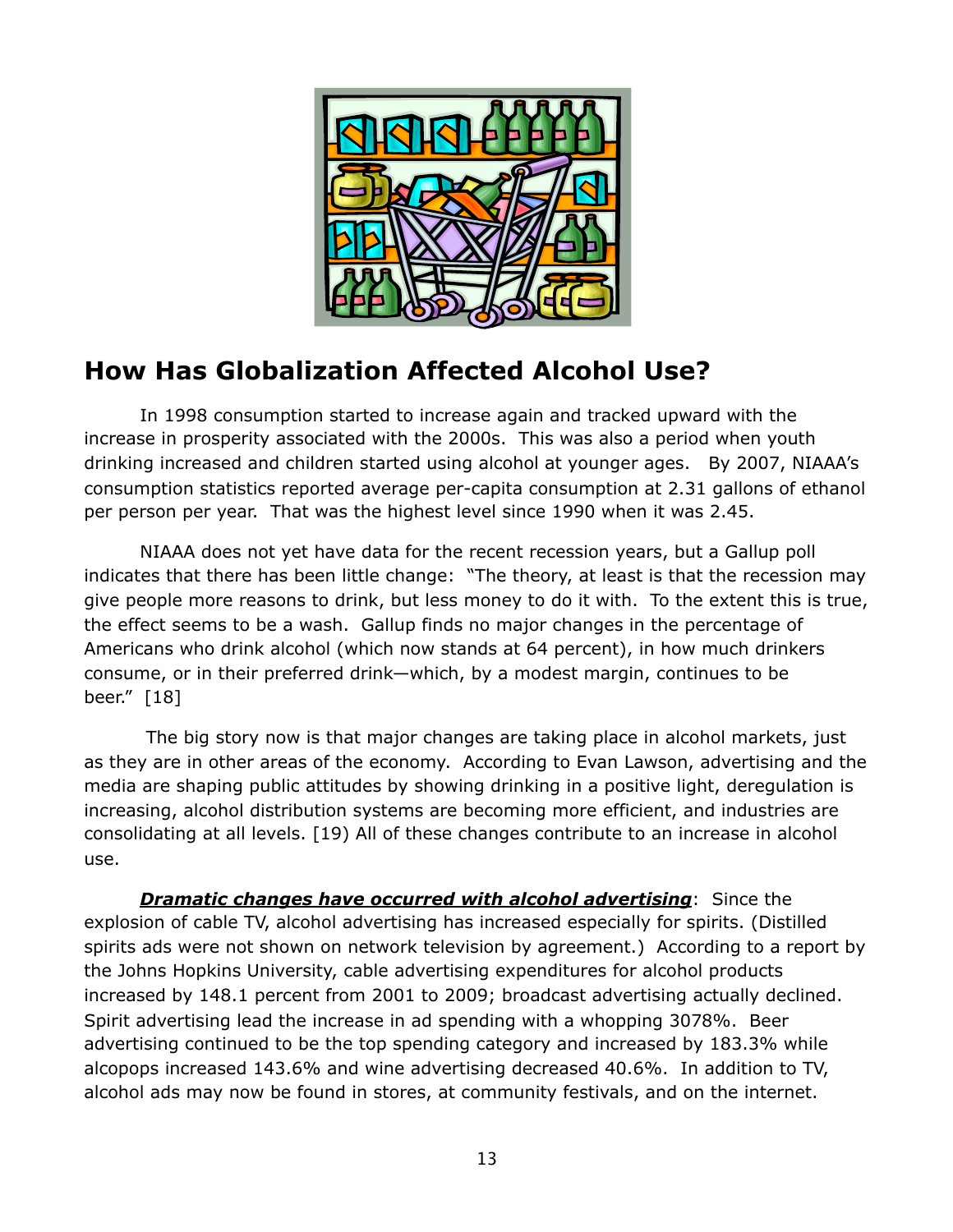This explosion of advertising has impacted everyone and has resulted in "over-exposure" of alcohol advertising to youth. [20]

*Increased availability of alcohol*: Gone are the days when people could only buy 3.2 percent beer at a grocery store. Only five states still have that regulation. Wine, fortified wine, wine coolers, alcopops and hard cider are now common products in grocery and convenience stores. Tight controls over spirits have also relaxed, with some states allowing sales in grocery stores. Hours and days of sale have expanded so that customers can buy alcohol in many states on Sundays and holidays. Moreover, one can buy alcohol in many new outlets, including airplanes, ships, zoos, outdoor cafes, public festivals, and even some church and school events.

 The alcohol content in "light alcohol content" products has also increased. The alcohol content in beer is now more likely to be 4 to 5 percent than 3.2 percent. "Flavored malt beverages" contain 5 to 6 percent, and some wines are now 13.5 to14 percent.

*Alcohol is getting much cheaper*: For a variety of reasons, alcohol is cheaper. Part of the reason is the failure of taxes to keep up with inflation, part may be efficiencies in production and distribution. But, merchandising methods and relaxed controls for alcohol advertising, pricing and promotion have contributed.

*Globalization and consolidation in the alcohol marketplace*: Most of the alcohol sold to U.S. customers comes from foreign-owned companies. This has occurred through major consolidation of alcohol companies and the formation of large, economically powerful foreign corporations. The spirits business began consolidating in the late 1990s. In 1999, the top five companies had 43 percent of the world's market share. Those companies were UDV (Diageo), Allied Domecq, Seagram, Bacardi and Pernod Ricard. In 2009, the top five had 68 percent of the global volume share of premium spirits: Diageo (28 percent), Pernod-Ricard (19 percent), Bacardi (10 percent), Brown-Forman (6 percent) and Fortune Brands (5 percent). [19]

The beer industry is highly concentrated in the U.S. to the point where it is called a "duopoly." Two companies: Anheuser-Busch/InBev and MillerCoors have 80 percent of the beer market. These two companies are now also foreign-owned. In 2008, Anheuser-Busch was purchased by InBev, a Belgian company; Miller was consolidated with South African Brewers (SAB) and this company operates in the U.S. as a joint venture with Molson-Coors. Molson is a Canadian company. [21]

The wine business is also dominated by a few top players: Gallo (26.9 percent domestic market share), The Wine Group (21.2 percent), Constellation Wines (15 percent, Foster's Wine Estates Americas (5.9 percent) and Bronco Wine Co. (5.2 percent). All together, the top eight companies hold an 82 percent share of the wine market. One difference with this segment is that these companies are all based in the U.S. except Fosters, and, five of the top eight are in California. [22]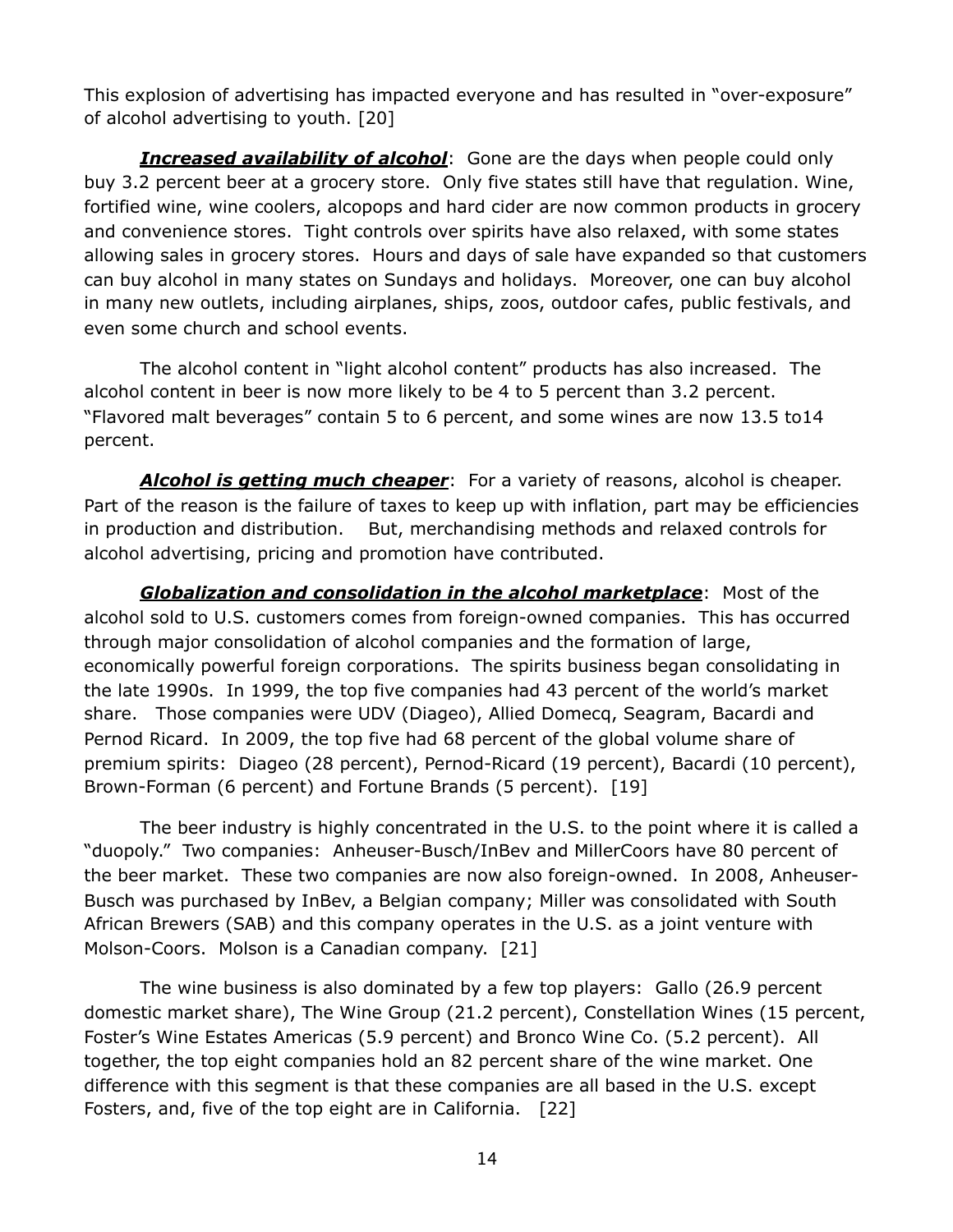The distribution and retail sectors have also experienced consolidation. Grocery chains, in particular, have experienced a great deal of consolidation. In 2009 Supermarketnews.com reported that the top four supermarket chains had 53 percent of the grocery market. The domination of chains is more intense in some regions than others as some of the largest chains do not have stores in every state. [23]

A large portion of alcohol companies are publically-traded. While this is no different from many commodities today, it poses some particular issues for alcohol. Public companies' primary obligation is to foster their shareholders' interests. This tends to focus corporations on short-term profits versus long term community health and safety.

*Low prices and high-volume sales spawn increased consumption*: When only a few companies dominate a market, the assumption is that they will increase prices and decrease selection because they lack competition. However, this is not what happens in the alcohol marketplace. In the U.S. as well as other developed markets such as the U.K., the supermarket chains offer low prices to capture a larger share of the market. They then make their profits on a high volume of sales. [24]

Major grocery chains use mass merchandising methods to attract customers into their stores. They offer selected products as "loss leaders" to attract buyers, and then sell these customers higher-margin products once they have entered the store. Alcohol products are popular low-cost promotional items, and a good way to lure customers from a competitor's store. Both low-priced promotional offers and high-volume product sales increase alcohol consumption.

Currently, the three-tiered system and other regulations stand in the way of practices that would drop prices and promote ever-higher consumption. It helps to prevent a "race to the bottom" mentality on prices. While a global company could decide to lose money in the US to hurt a global competitor, local distributor and retailers do not share the same interest in losing money. The three separate tiers prevent vertical monopolies. However, without this effective regulation, supermarkets will use their enormous economic power to enter into contracts with suppliers. These contracts will allow rock bottom prices on high-volume purchases. Right now, regulation renders such contracts illegal in some states—instead, a distributor must offer the same price to all. This avoids most arrangements between manufacturers and supermarkets.

Clearly, many major retail players do not like the current regulatory system because it prevents them from implementing their mass merchandising techniques for alcohol products. In some states, they are actively working to deregulate the three-tier alcohol distribution and retailing systems.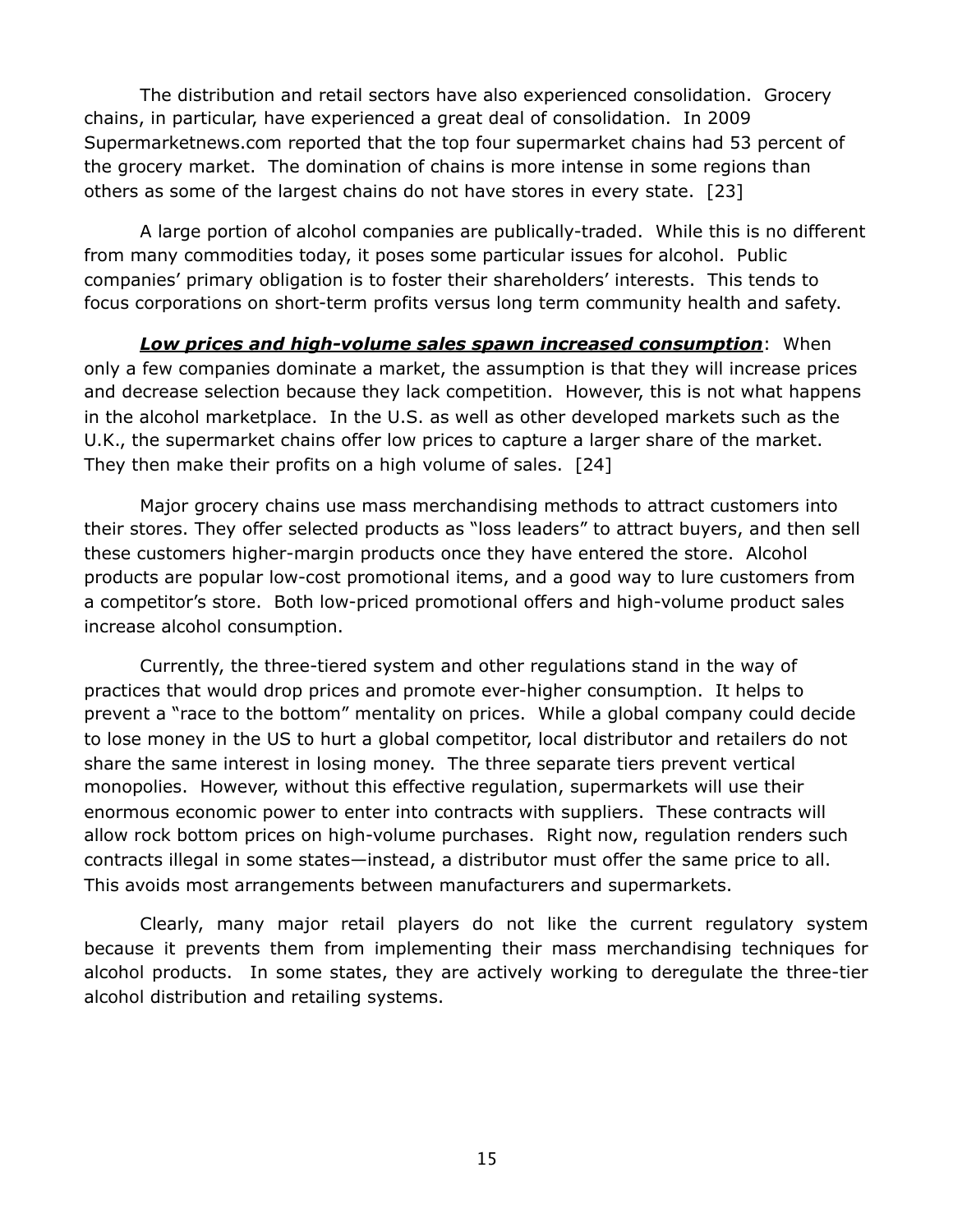### **American Alcohol Consumption**



Source: Centers for Disease Control and Prevention

### **What Dangers Lie Ahead?**

At present, American's consumption is still moderate. Even though overall alcohol consumption has increased in recent years, most Americans either don't drink at all, or they are infrequent or moderate drinkers. Such moderation is supported by the common-sense regulatory systems that most states have in place. [25]

The U.S. state regulatory systems are good ones. They meet the criteria of the World Health Organization which advocates for comprehensive systems that address price, availability, promotion, age restrictions and drunk-driving issues.

However, this could change as it did in the U.K. where a period of deregulation promoted increased alcohol consumption to the point of creating an alcohol epidemic with all its attendant social problems, ranging from sports hooliganism to auto accidents. [26] Similarly, in New Zealand major deregulation occurred in 1989 and consumption increased steadily, along with the usual problems. Both the United Kingdom and New Zealand are now poised to embark on a process of "re-regulation."

In the U.S., we do need to adjust our regulatory systems to meet changing times. This is something regulators have understood ever since Prohibition was lifted. However, we have learned that we can make incremental changes without causing major problems.

The take-away message is that the three-tiered regulatory system works. It is flexible and functions well in many different state environments. Updating this system may make sense, but to dismantle it would create expensive social problems the U.S. simply cannot afford.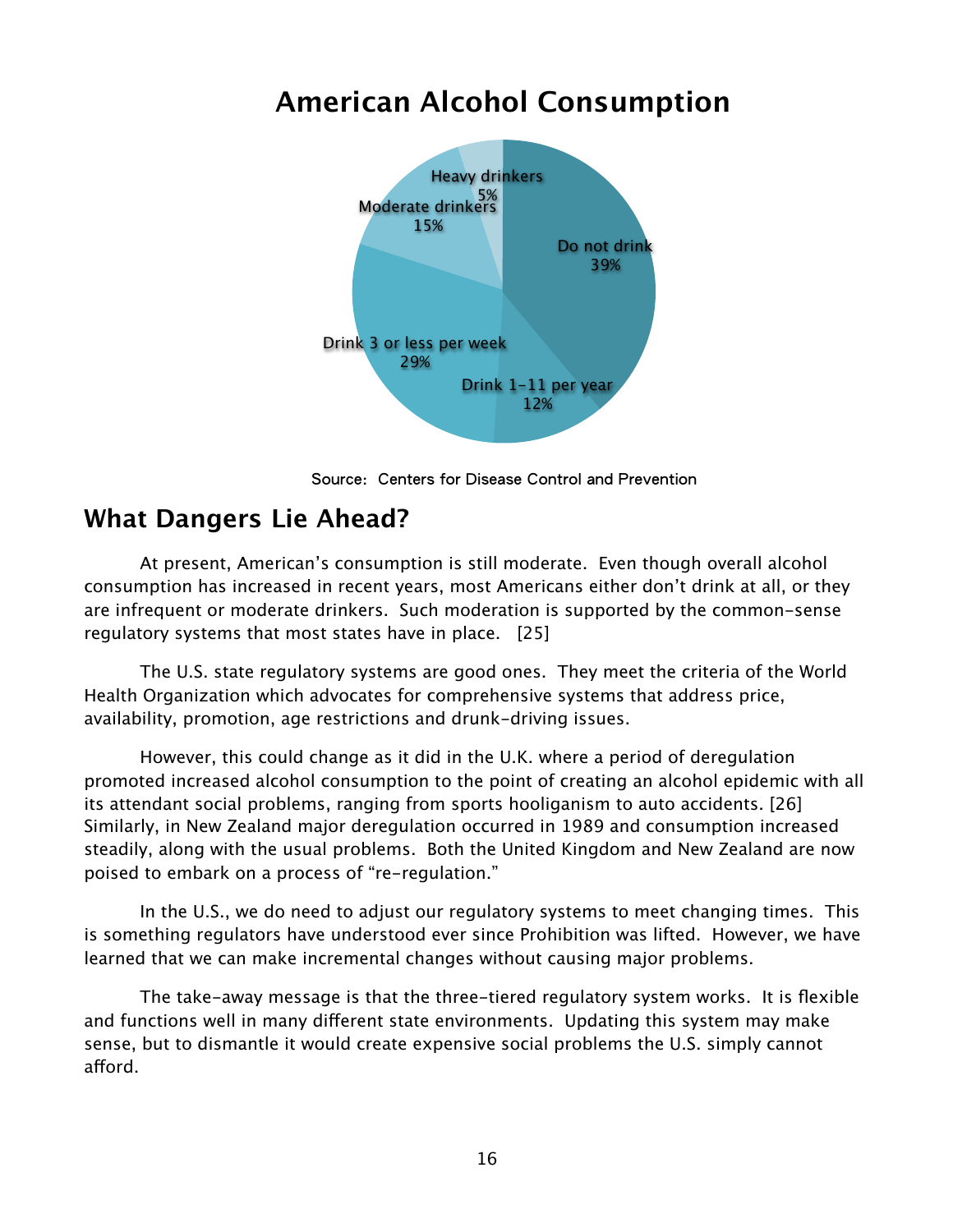### **NOTES**

[1] Centers for Disease Control and Prevention website [\(www.cdc.gov/alcohol](http://www.cdc.gov/alcohol)), "Alcohol and Public Health," estimate of deaths uses the Alcohol –Related Disease Impact (ARDI) tool from 2001-2005. Estimates of foodborne illness from website article, "Estimates of Foodborne Illness in the United States." [www.cdc.gov/foodborneburden/.](http://www.cdc.gov/foodborneburden/)

[2] "Alcohol and Crime: Data from 2002 to 2008", by Michael R. Rand, William J. Sabol, Ph.D., Michael Sinclair, Howard N. Snyder, Bureau of Justice Statistics website [www.bjs.ojp.usdoj.gov](http://www.bjs.ojp.usdoj.gov).

[3] "Marijuana use is rising; ecstasy use is beginning to rise; and alcohol use is declining among U.S. teens." By Johnston, L. D., O'Malley, P. M., Bachman, J. G., & Schulenberg, J. E. (December 14, 2010). University of Michigan News Service: Ann Arbor, MI. Retrieved MM/DD/ YYYY from http://www.monitoringthefuture.org

[4] Sourcebook of Criminal Justice Statistics Online, [www.albany.edu/sourcebook/pdf/](http://www.albany.edu/sourcebook/pdf/t3992010.pdf) [t3992010.pdf](http://www.albany.edu/sourcebook/pdf/t3992010.pdf)

[5] See "Alcohol, No Ordinary Commodity", Second Edition, Thomas Babour et al, p. 242; and [www.thecommunityguide/alcohol](http://www.thecommunityguide/alcohol) for Task Force on Community Preventive Services recommendations.

[6] [Wagenaar AC](http://www.ncbi.nlm.nih.gov/pubmed?term=%22Wagenaar%20AC%22%5BAuthor%5D), [Harwood EM,](http://www.ncbi.nlm.nih.gov/pubmed?term=%22Harwood%20EM%22%5BAuthor%5D) [Toomey TL,](http://www.ncbi.nlm.nih.gov/pubmed?term=%22Toomey%20TL%22%5BAuthor%5D) [Denk CE](http://www.ncbi.nlm.nih.gov/pubmed?term=%22Denk%20CE%22%5BAuthor%5D), [Zander KM](http://www.ncbi.nlm.nih.gov/pubmed?term=%22Zander%20KM%22%5BAuthor%5D) **"**Public opinion on alcohol policies in the United States: results from a national survey." University of Minnesota, School of Public Health, Division of Epidemiology, Minneapolis 55454-1015, USA.

[7] "Effects of beverage alcohol price and tax levels on drinking: a meta-analysis of 1003 estimates from 112 studies," by Alexander C. Wagenaar, Matthew J. Salois & Kelli A. Komro; University of Florida, College of Medicine, Department of Epidemiology and Health Policy Research, Gainesville, FL, USA.

[8] Costco v. Hoen, US Court of Appeals, Ninth Circuit.

[9] "The Origins of the Washington State Liquor Control Board, 1934", By Rorabaugh, W. J. , Pacific Northwest Quarterly, Fall 2009.

[10] "Toward Liquor Control," by Fosdick, R.D. and Scott, A.L 1933, London: Harper & Brothers.

[11] Manuel v. Louisiana, 677 So. 2d 116, 117-18 (La. 1996)

[12] "Alcohol Prohibition and Drug Prohibition, Lessons from Alcohol Policy for Drug Policy," By Levine, Harry G. and Craig Reinarman, 2004, CEDRO.

[13] New York State Law Revision Commission, "Report on the Alcohol Beverage Control Law and its Administration," December 15, 2009. Pages 201-220 detail the state's history with price wars and how price posting eliminated such wars.

[14] Centers for Disease Control and Prevention, "Apparent Consumption in the US, 1850-2006."

[15]See "Women Under the Influence," The National Center on Addiction and Substance Abuse at Columbia University, The Johns Hopkins University Press, 2006.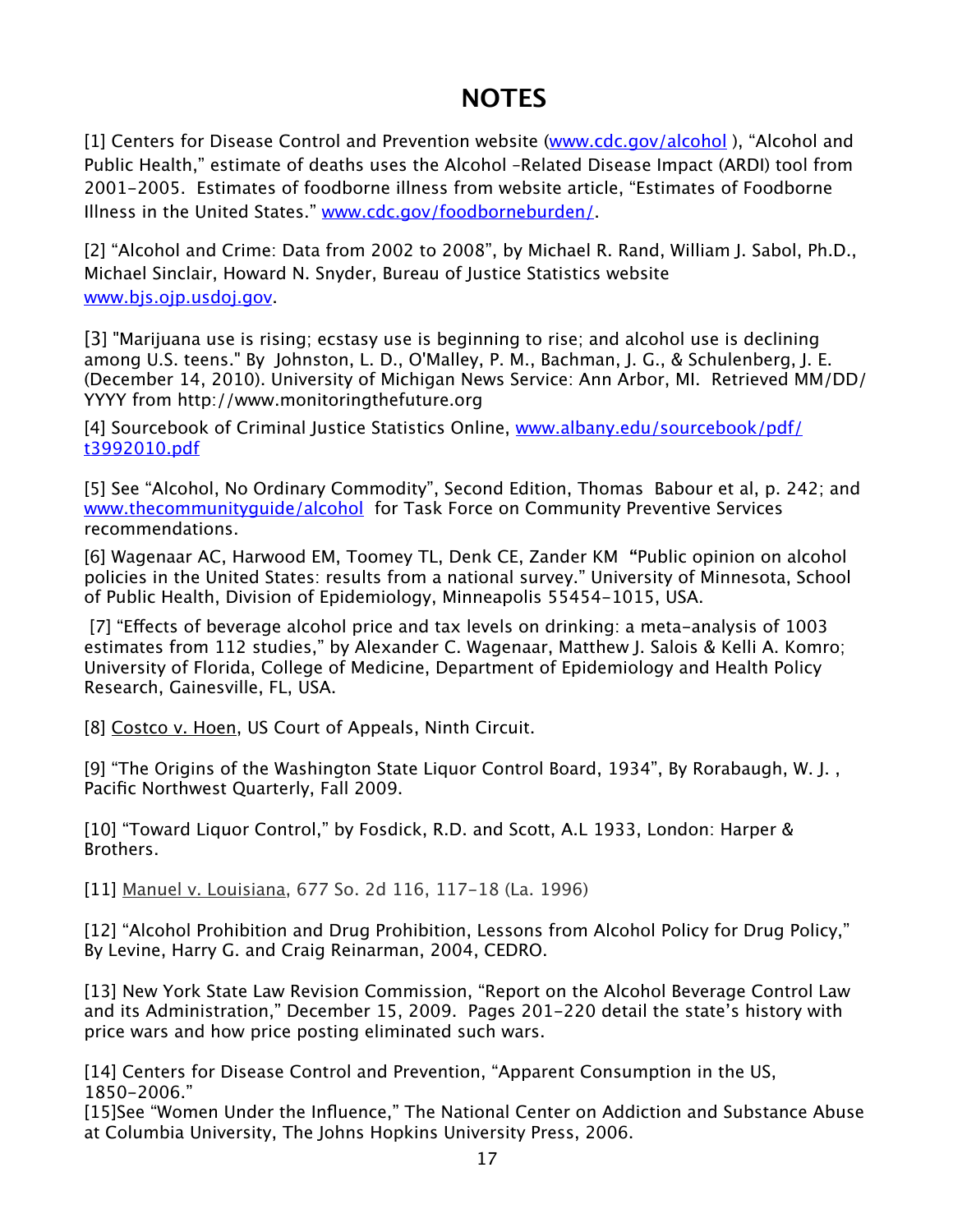[16] See Baby Boomers Headquarters, [www.bbhq.com/bomrstat](http://www.bbhq.com/bomrstat).

[17]See www.madd.org.

[18] "Drinking Habits Steady Amid Recession, Sixty-four percent drink, unchanged; beer is still the preferred beverage," June 29, 2009, by Lydia Saad. [www.gallup.com.](http://www.gallup.com)

[19] Social and Economic Control of Alcohol, by Carol L. Jurkiewicz and Murphy Painter, eds... Boca Raton, FL: CRC Press, 2007.

[20]"Youth Exposure to Alcohol Advertising on Television, 2001-2009," Johns Hopkins University, Center on Alcohol Marketing and Youth, December 15, 2010. See p. 4 for tables using data from The Nielsen Company.

[21] Marin Institute, "Big Beer Duopoly, A Primer for Policymakers and Regulators," Marin Institute Report, October 2009.

[22]Marin Institute, "The Myth of the Family winery, Global Corporations behind California Wine," Marin Institute Report, December 2009.

[23] Supermarketnews.com.

[24]"Competition and Profit," Food Marketing Institute, Web site PDF.

[25] Health Behaviors of Adults: United States, 2005-2007, Centers for Disease Control and Prevention.

[26] See "The Danger of Alcohol Deregulation: The United Kingdom Experience," by Pamela S. Erickson, www.healthyalcoholmarket.com.